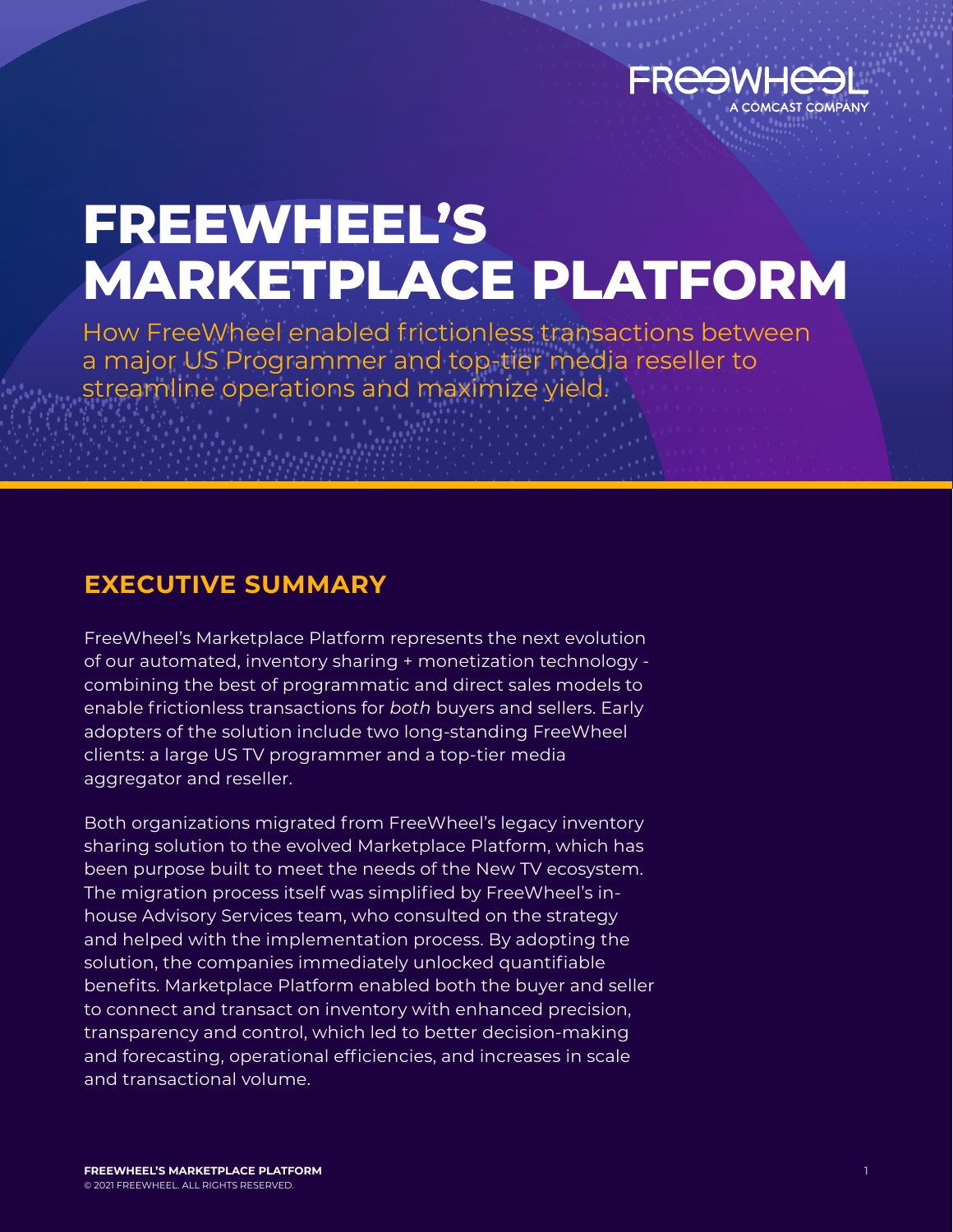### **HOW TWO LEADING MEDIA COMPANIES BENEFIT FROM FREEWHEEL'S EVOLVED TECHNOLOGY**

Like many publishers, this large US TV programmer needs a flexible monetization solution that provides ease of execution, support for all demand channels (including direct advertiser relationships, programmatic buyers and other FreeWheel partner buyers), and offers clear and actionable insights.

For the media buyer, onboarding to FreeWheel's new solution enables more efficient and seamless connection to their trusted seller partners, and enables enhanced discoverability of inventory, simple and transparent partnership workflows, and advanced optimization and control over supply.

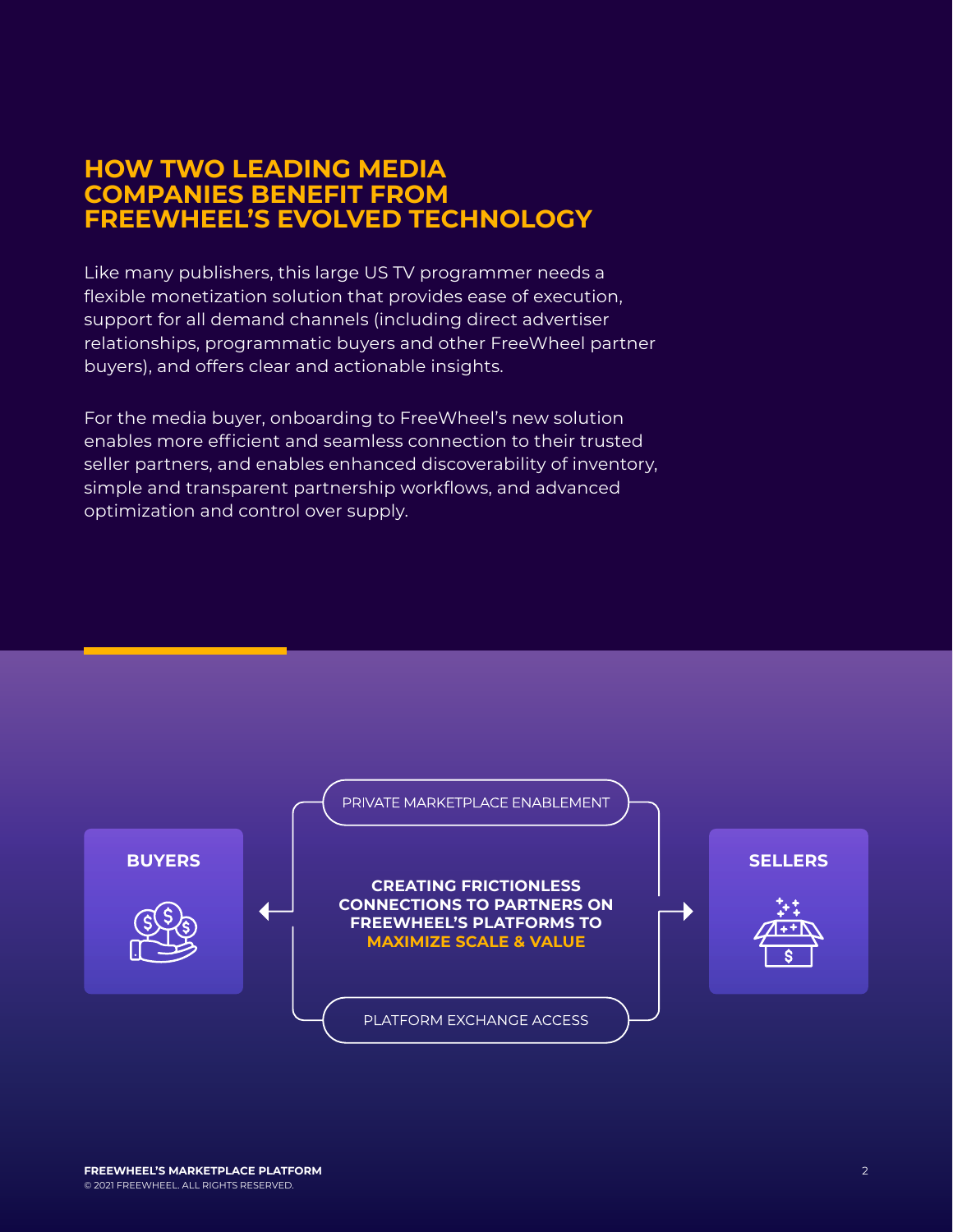### **PERFORMANCE POST MIGRATION**

## **100X** INCREASED ACCURACY IN INVENTORY REPORTING



### **ABOUT MARKETPLACE PLATFORM**

#### **Facilitating Seamless Transactions for Buyers and Sellers**

FreeWheel's Marketplace Platform is a reimagined media buying and selling solution suite built for the new TV landscape. FreeWheel built this functionality as a direct response to the evolving needs and challenges of the TV ecosystem, and designed its capabilities and tools to optimally connect on-platform buyers and sellers. The platform's value stems, in part, from our decision to combine the best of programmatic and direct-sales models, and from our intimate understanding of media companies' priorities and needs.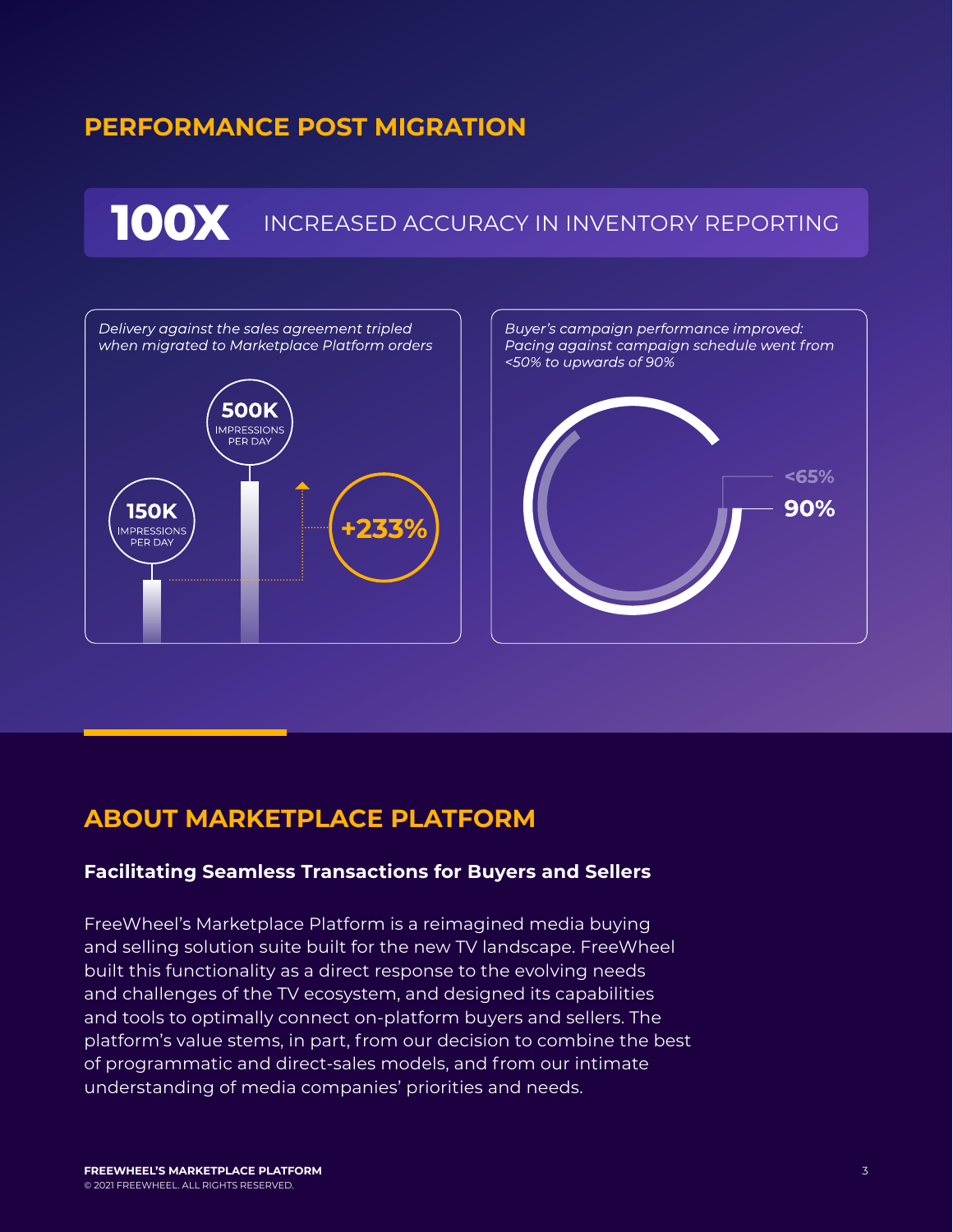|                                                                                               | <b>BENEFITS</b><br><b>FOR BUYERS</b>                                                                                                                                                                                                                                                                                                 | <b>BENEFITS</b><br><b>FOR SELLERS</b>                                                                                                                                                                                                          |
|-----------------------------------------------------------------------------------------------|--------------------------------------------------------------------------------------------------------------------------------------------------------------------------------------------------------------------------------------------------------------------------------------------------------------------------------------|------------------------------------------------------------------------------------------------------------------------------------------------------------------------------------------------------------------------------------------------|
| <b>SEAMLESS</b><br><b>CONNECTION TO</b><br><b>THE FREEWHEEL</b><br><b>ECOSYSTEM</b>           | · Enhanced connection<br>to demand partners for<br>fluid transaction across all<br>screens and sales channels<br>· Access to new, incremental<br>supply sources to mitigate<br>risk of being oversold                                                                                                                                | Access to new, incremental<br>demand sources, including<br>media resellers and top-tier<br>advertisers and agencies                                                                                                                            |
| <b>OPERATIONAL</b><br><b>EFFICIENCIES</b>                                                     | Streamlined UI workflows that enhance transparency and allow<br>buyers to easily review and approve inventory packages, enabling<br>offline deals to go live with ease                                                                                                                                                               |                                                                                                                                                                                                                                                |
| -0……<br>-0…<br><b>ENHANCED</b><br><b>CONTROL OVER</b><br><b>BUSINESS</b><br><b>OBJECTIVES</b> | Revamped tools that enable<br>buyer control and ensure<br>advertiser needs are met and<br>business rules are enforced.<br><b>Enhanced functionality</b><br>includes:<br>· Order targeting &<br>optimization<br>· Campaign execution<br>optimization<br>· Improved delivery and<br>prioritization of supply<br>sources and agreements | · Increased control over<br>demand via enhanced<br>relationship and yield<br>management<br>· Introduction of new priority<br>levels to ensure relationships<br>are managed and business<br>goals are met in the most<br>efficient way possible |
| <b>IMPROVED</b><br><b>PERFORMANCE</b>                                                         | · Enhanced campaign<br>delivery against advertiser<br>demand, enabling the<br>possibility for increased<br>sales in the future<br>· Increased accuracy,<br>granularity and actionability<br>for buyers across all insights                                                                                                           | · Enhanced execution of<br>delivery agreements<br>· Increased accuracy,<br>granularity and actionability<br>for sellers across all insights                                                                                                    |